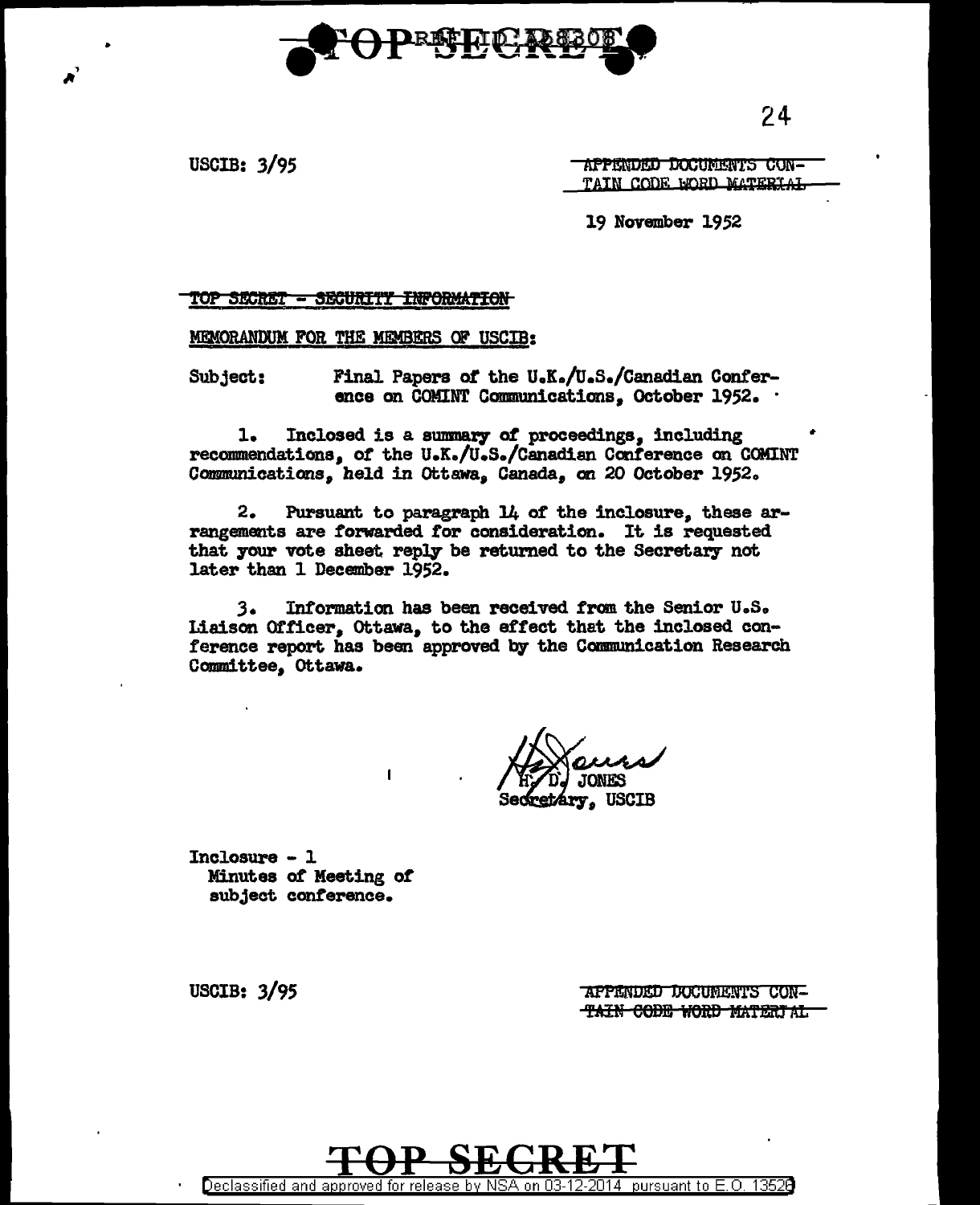

MINUTES OF THE MEETING OF THE UNITED KINCDOM-UNITED STATES-CANADIAN

## COMINT COMMUNICATIONS CONFERENCE

## OCTOBER 1952

 $\mathbf{1}$ . The meeting of the United Kingdom - United States - Canadian Comint Communications Conference was held at 2:00 P.M. on 20th October 1952, at the Communications Branch, N.R.C., Rideau Annex, Ottawa, Ontario, Canada.

There were present:

PL 86-36/50 USC 3605

 $\sim 1$ 

| In the Chair |                                                       |  |
|--------------|-------------------------------------------------------|--|
|              | <b>U.S. Delegates</b>                                 |  |
|              | Col. A. R. Marcy                                      |  |
|              | It Cdr. R. T. Conley                                  |  |
|              | Mr. J. H. Douglas                                     |  |
|              | Capt. L. S. Howeth, USN                               |  |
|              | Lt Col. J. M. Anderson                                |  |
|              | Maj Gen. H. M. McClelland                             |  |
|              | It Cdr. A. M. Conant<br>(US Liaison Officer at CBNRC) |  |

 $-1 -$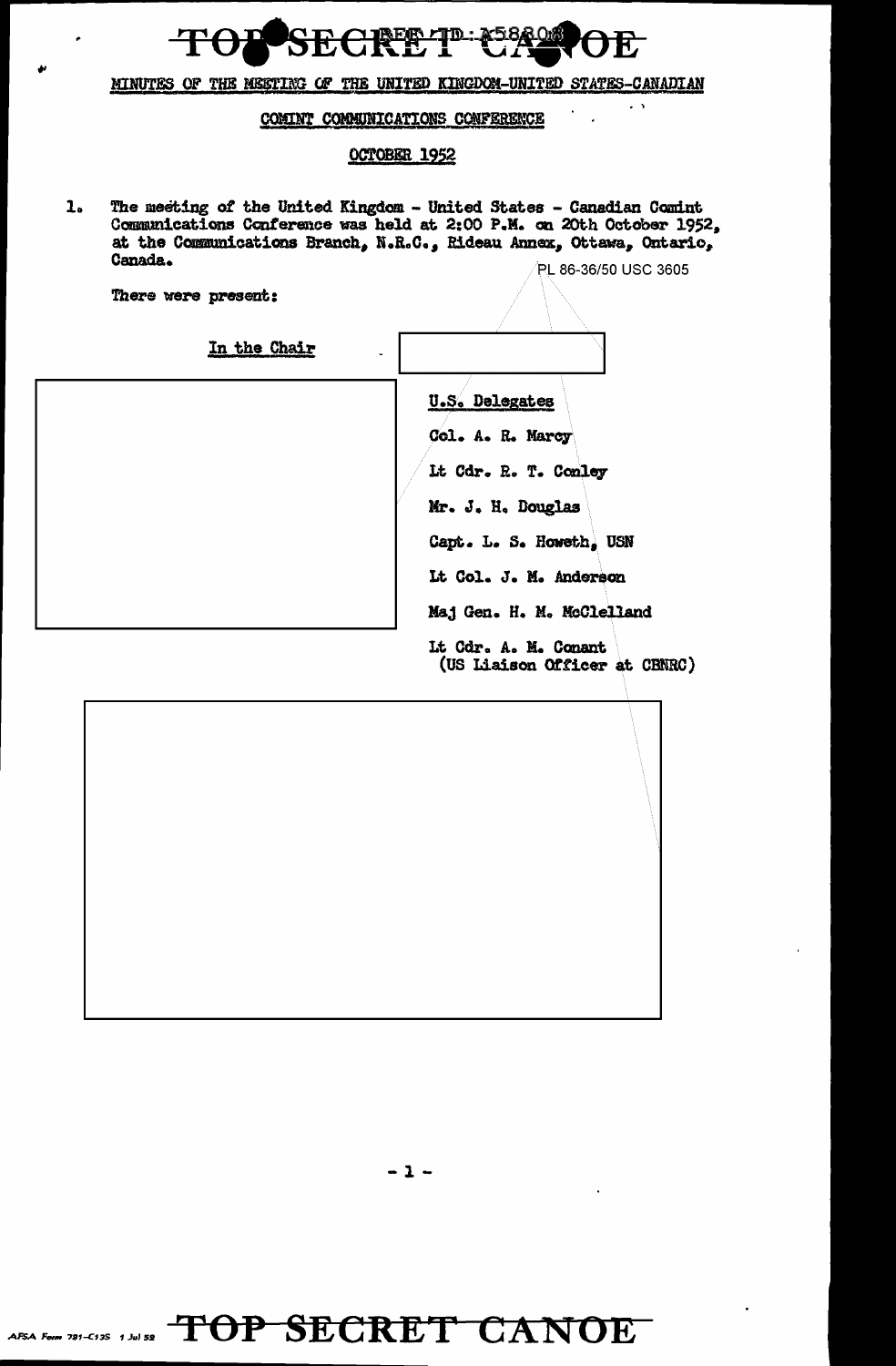

PL 86-36/50 USC 3605 EO  $3.3(h)$  (2)

## TOP SECRET CANOE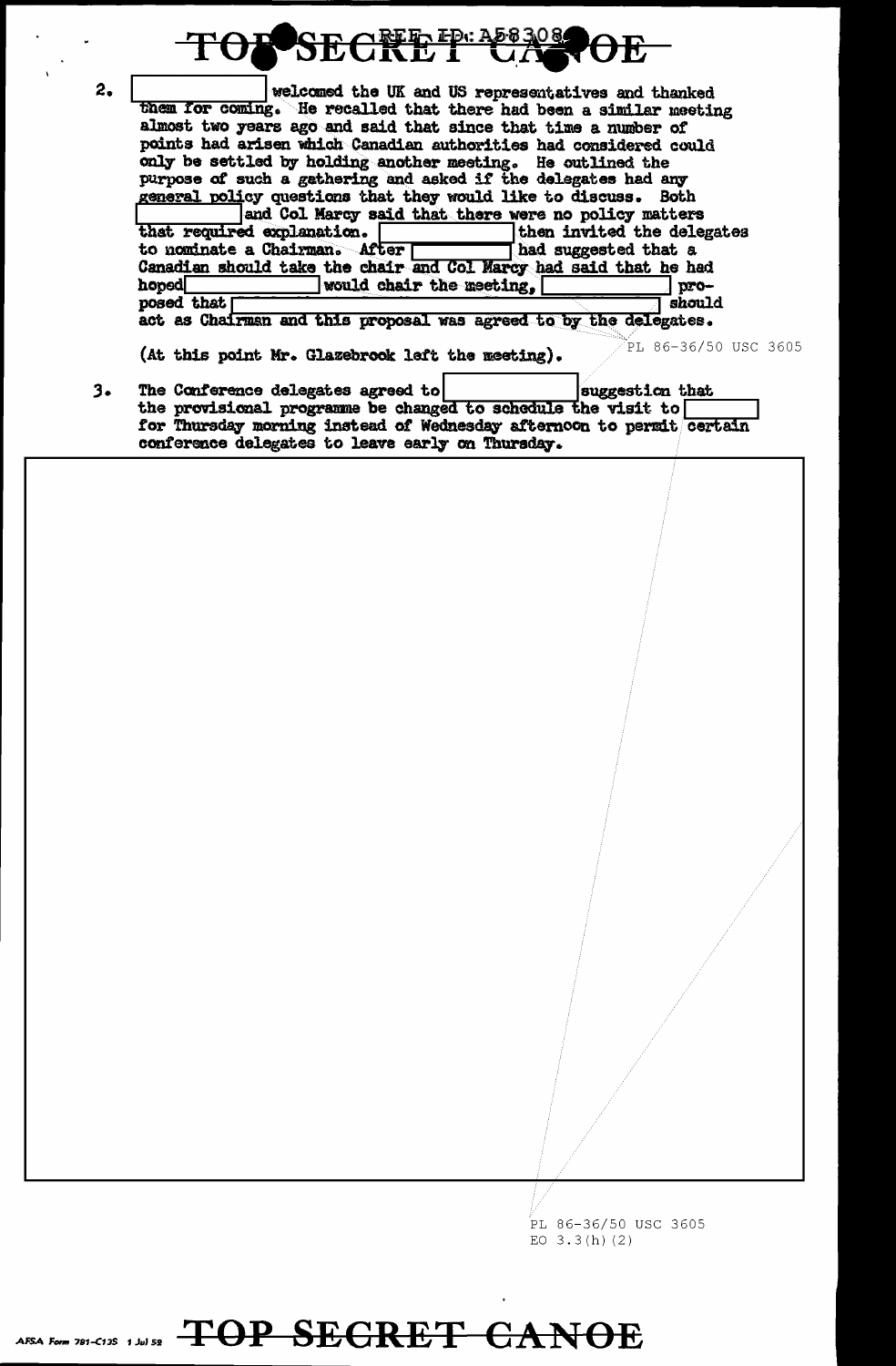

AFSA Form 781-C135 1 Jul 58 TOP SECRET CANOE